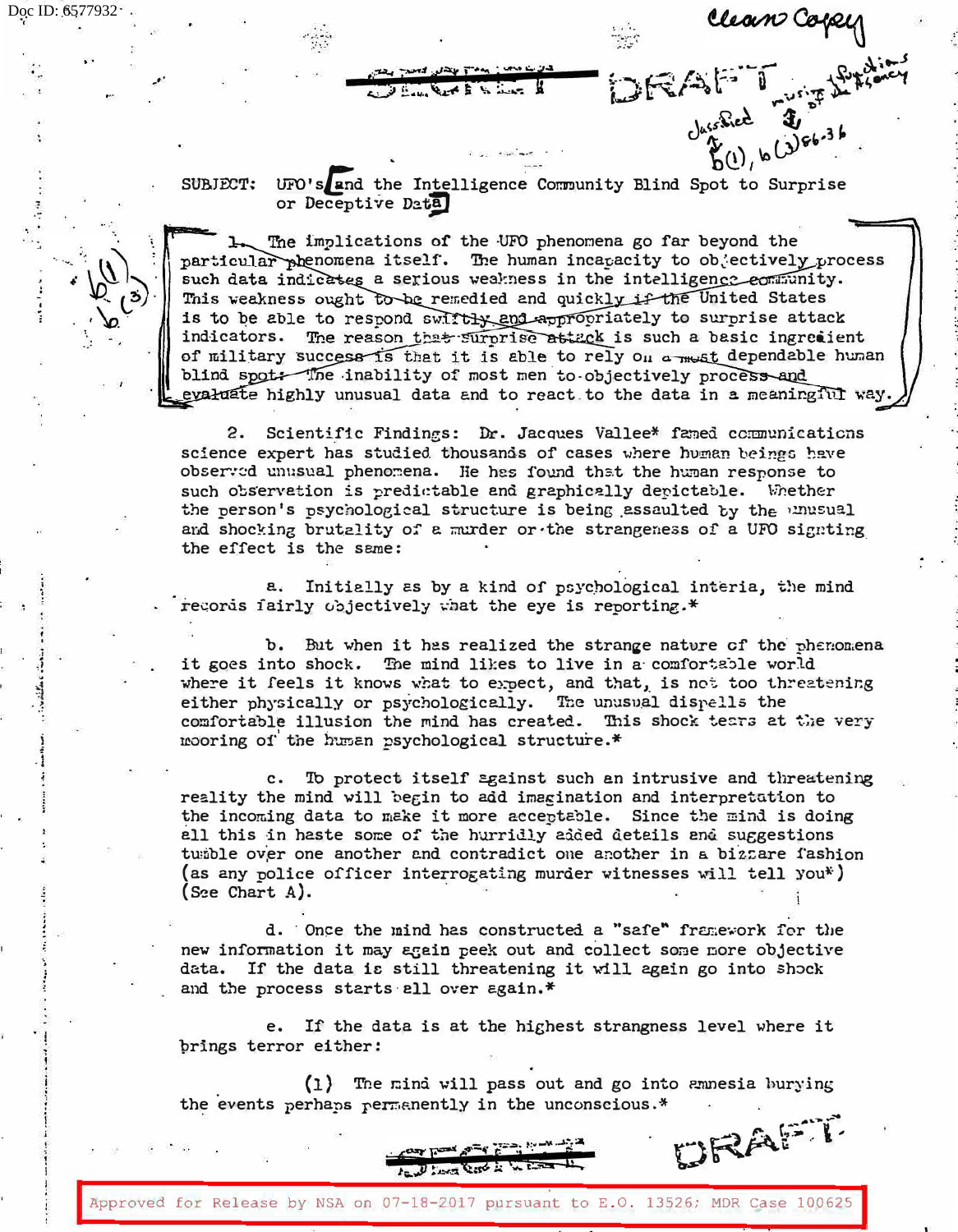(2) The personal psychological structure will collapse and the mind will reach down into its deepest place where "that which cannot be destroyed" is and it will abandon itself to this entity for survival protection. Encounter with this changeless indestructable entity is usually referred to as a religious experience. In the confusion and the shock, this experience is often attributed to the shocking event or object and that is why primative peoples worship such bizzare things as airplanes or cigarette lighters.

e Pos

. . . . . <u>.</u>

DRAFT.

f. The degree of strangness of the thenomena dictates how many people the mind is willing and able to tell the event to. A mildly thusual or shocking event will be told to many people. A very shocking event of high strangness will be told to few people or practically none at all. Cocasionally the event is so shockingly. unusual that it isn't even reported to the person's conscious mind but is buried in the unconscious of the parson\* where it is only accessible to hypnosis or careful level six communication sharing with another person. (See Chart  $B.$ )

An example: Within the past few years a young Air Force technician was engaged in first level traffic analysis and intercept processing against Soviet Bloc countries when the following took place:

a. A bloc country began to report a radar track of a high flying fast moving object with an erratic flight pattern. It occasionally moved against the wind. The Bloc reports began reporting the object as a baloon. The next Bloc nation picked up the object and continued the designation of beloon despite the erratic flight pattern, high speed, and against the wind maneuvers.

b. Within the American processing facility the airman noticed that everyone was more edgy and silent than usual. The said even the chatter was being treated as Top Secret and when he asked clarifications on some of the data he got aggressive and distracted responses. The airman was incressed with the change that this new data seemed to be: causing in people. (See Appendix for other exemples of the effection is blindness to surprise material.)  $x \cdot y$  $200 - 200$ 

Conclusions and Recommendations. It is apparent that we cannot allow such a human flaw to leave us blinded to unusual or surprising material. The example indicates that some people are less affected by strange phenomena than others, though still frightened by it, they remain capable of reporting it with a fair degree of objectivity. To solve this problem I recommend the following:

2

phenomena.

E. Train intelligence analysts to be able to deal with unusual

**DRAFT!**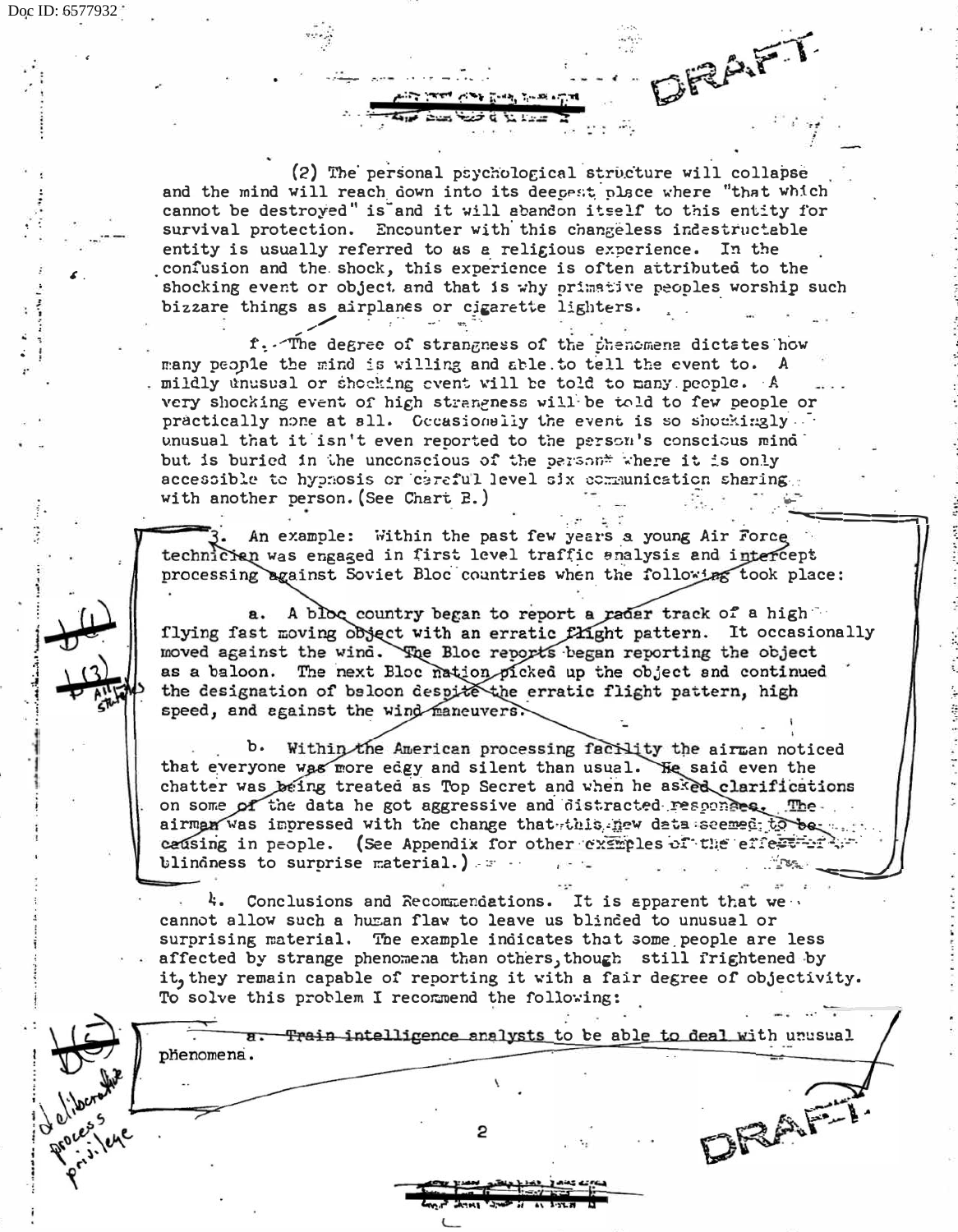فاسط فرسته عنت

Select a group of analysts and evaluators who have the ъ. natural Capability to see unusual phenomena and be able to process it. Form these analysts into a special surprise alert teem responsible directly to the JCS and the highest levels of the intelligence community and intensively train them lumther in the art of processing surprise material.

c. Give high level military offers who are responsible for strategic decisions intensive training in the objective handling and analysis of surprise material.

The OPSEC problem solving team would probably be the most d. effective vehicle for such analytic teams. The all encompassing scope and interdisciplinary nature of OPSEC teams provide an ideal cultural framework for the surprise alert team (which must be free from as many preconceived restrictions or perceptions as possible.)

3

ودمن وحتى لمعد  $1.3 \sqrt{12.64}$ 

**DESAFT** 

DRAFT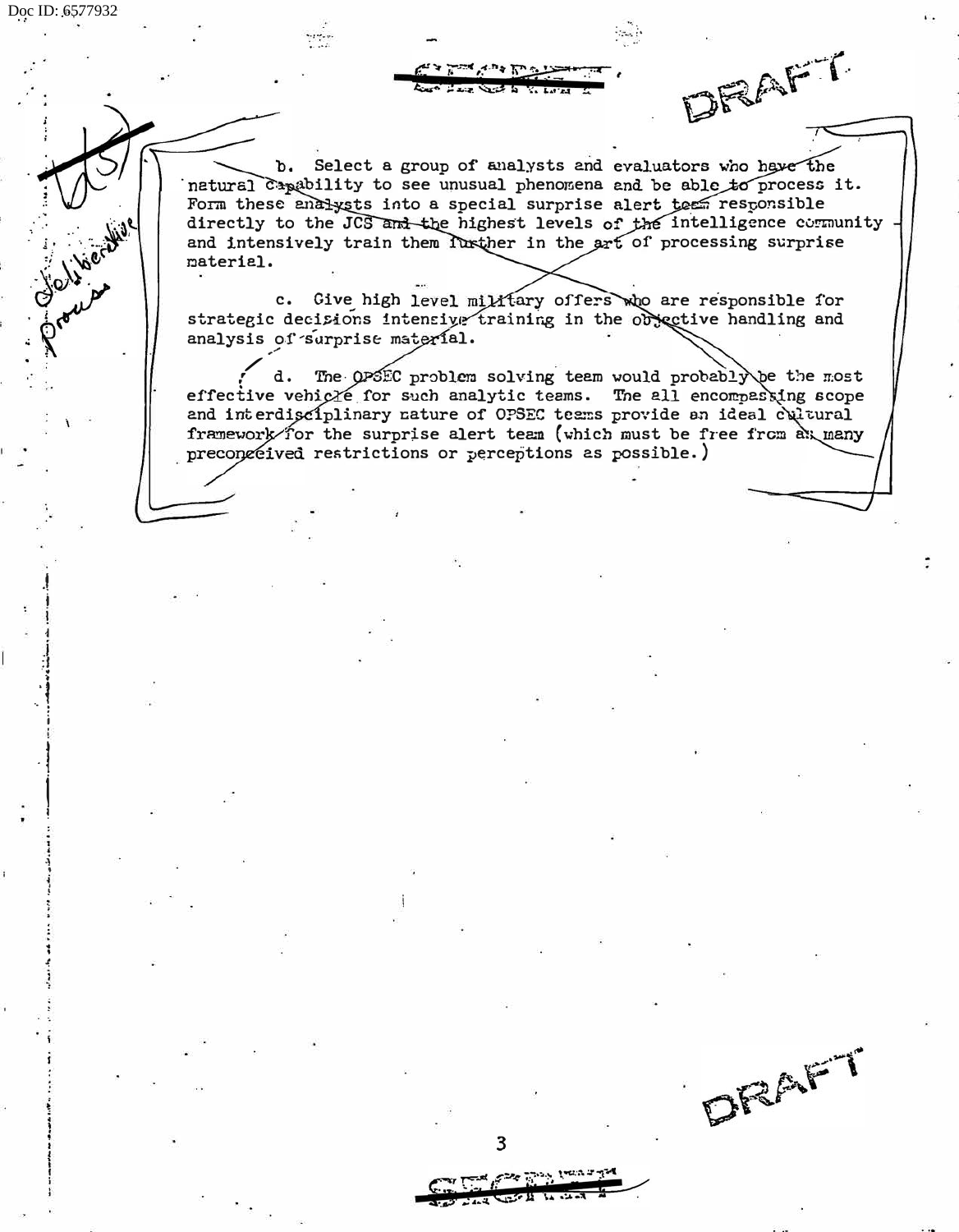## Appendix

Doc ID: 6577932

## Other Examples of Blindness to Surprise Material Causing Defeat

**ERAFT** 

1. Because the Aztecs could not conceive of the Spanish as human enemies, they were destroyed by this sudden invasion of alien Gods who could not be defended against.

2. Because the Spanish could not believe that those crude Americans could build a modern effective naval force their outmoded ships were swiftly destroyed at Cuba and the Fhilippines in the Spanish-American War.

Because the French had such absolute faith in their maginot 3. line they refused to believe that the redically new small swift blitzkreig army could outflank their line and shock them into a disorgenized route in 1940.

4. Because we could not appreciate the power of the novel carrier strike force were surprised and defeated at Pearl Harbor.

5. Because Yarmamoto was not aware that the most important ship in the modern fleet was the novel aircraft carrier, he protected his battleships by leaving them far behind the rest of the fleet - where they could afford no protection to the carriers, which without sufficient air cover were nearly defenseless against the American dive bombers at Midway.

6. Partly because the Germans believed that you could not mount an invasion without permanent port facilities they were firmly convinced Normandy invasion must really come at Pas de Calais. The result was that they refused to reinforce Normandy even after the beachhead was established. When they did finally move the armoured reserves to support the Normandy forces, Patton trapped them in the bag behind the Falise Gap. (It is interesting to note that the idea of portable port facilities was so novel and radical that the allies almost refused to accept it. It is no wonder that the Germans didn't take it into their calculations.

7. Because the Germans found the idea that any one would spend five million dollars to break their enigma machine to be inconceivable too radical, they refused to accept the reality of the compromise of enigma even when they were presented with solid evidence to the contrary.

Because Americans refused to believe that fast erratic moving oval objects were anything but mental illusions, they were destroyed by fast erratic moving oval guided missiles from Russia.

DRAFT.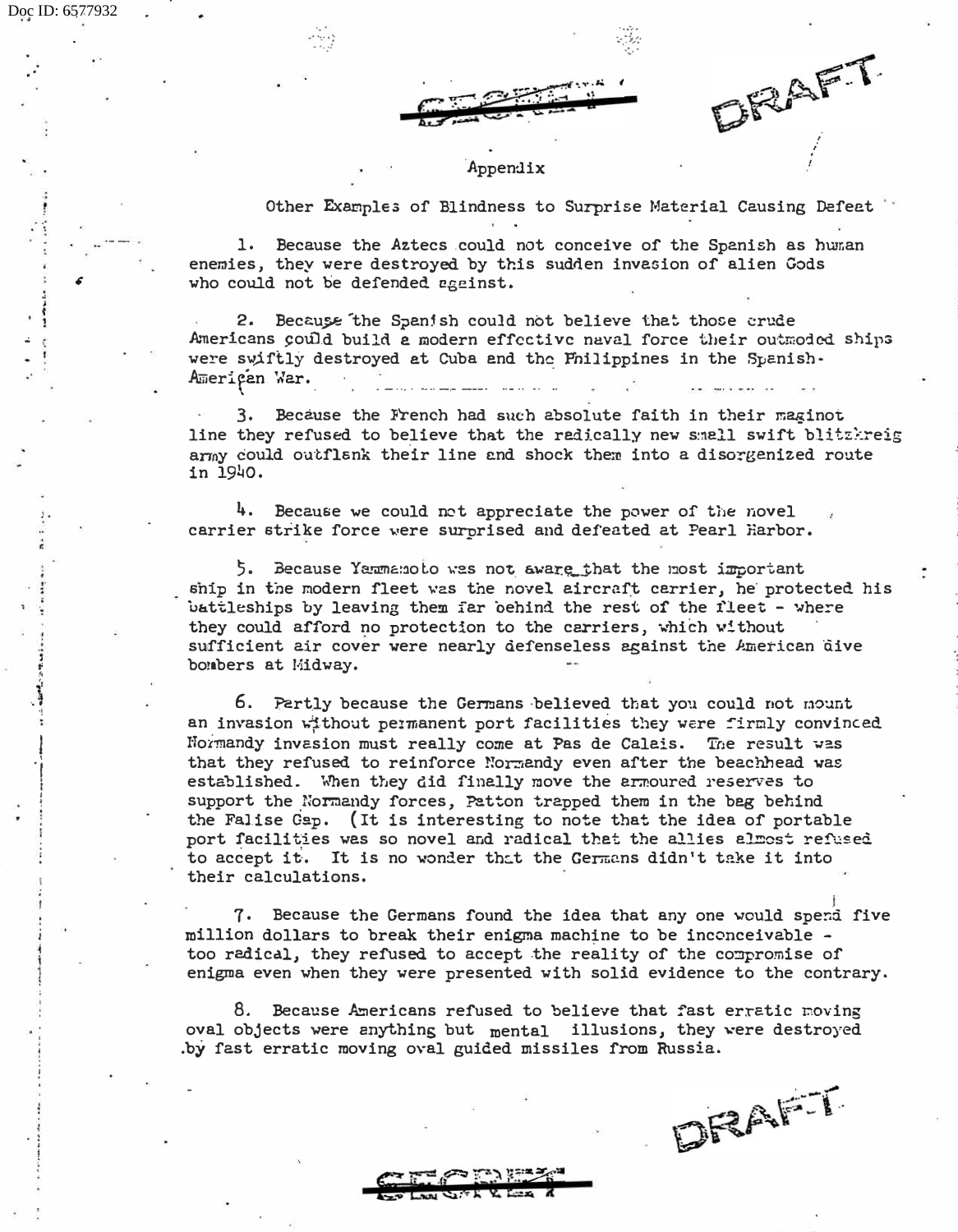

DRAFT

**DFRAFT** 

Because Americans found it incomprehensible that a crude 9. technology could effectively defend itself against a sophisticated weapons systems, many aircraft were lost to WWII model antiaircraft and small arms fire in Vietnem.

 $22.56$ 

10. Because Americans considered that the "primitive" Vietnamese were not capable of fluent English and of using relatively sohpisticated techniques of deception against US forces - many artillery and air strikes were called onto friendly targets by enemy deception tactics which were often somewhat simple in procedure.

2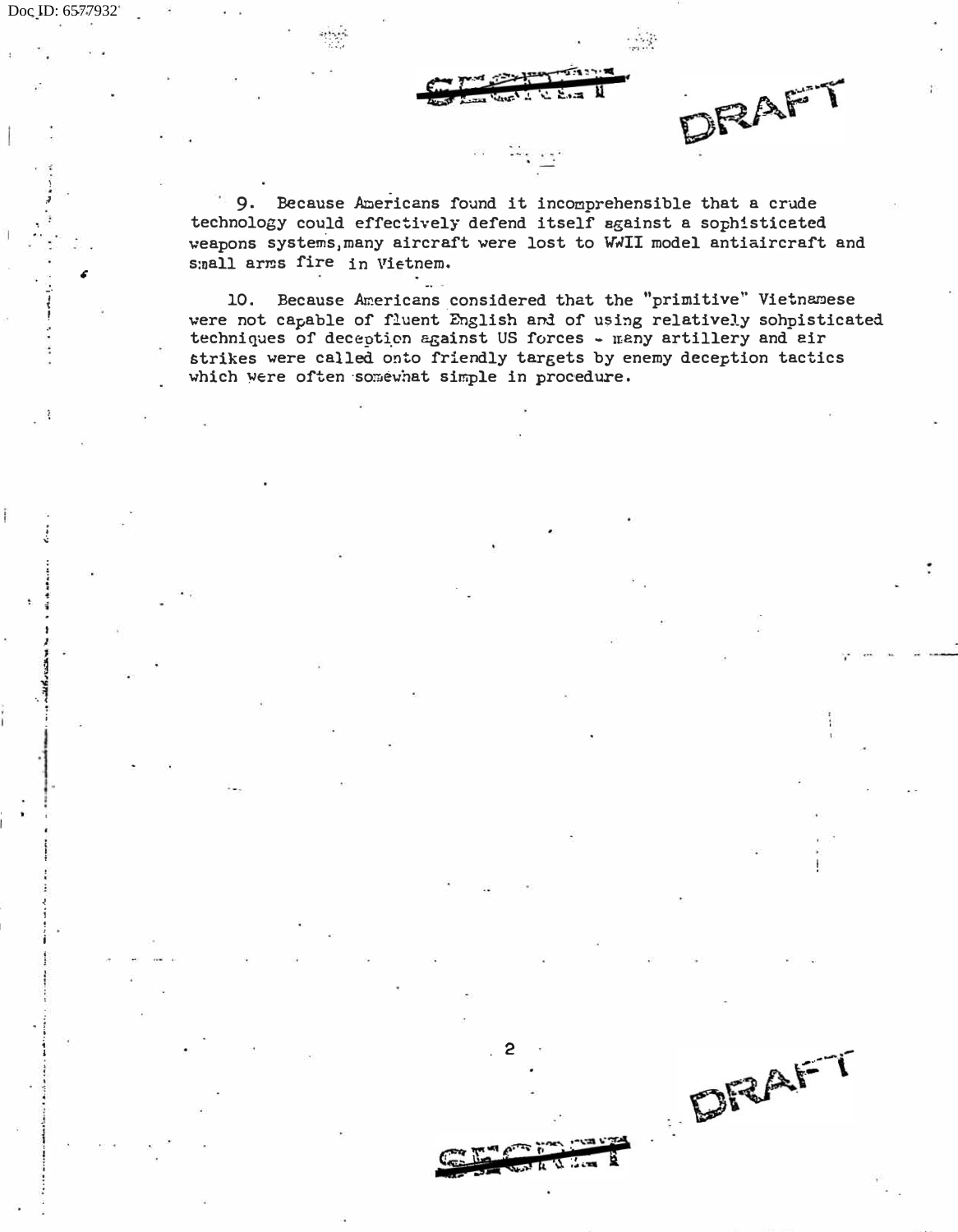



DRAFT

## Chart A

The Pattern of Objective end Speculative<br>Material During Observations of Unusual Data

(Speculative Chart)

10 seconõs

Jmaginative Speculation Objective Data -

 $2^{1/2}$   $2^{1/2}$ 

**Report Follows** 

Twitt

 $2\pi^3$